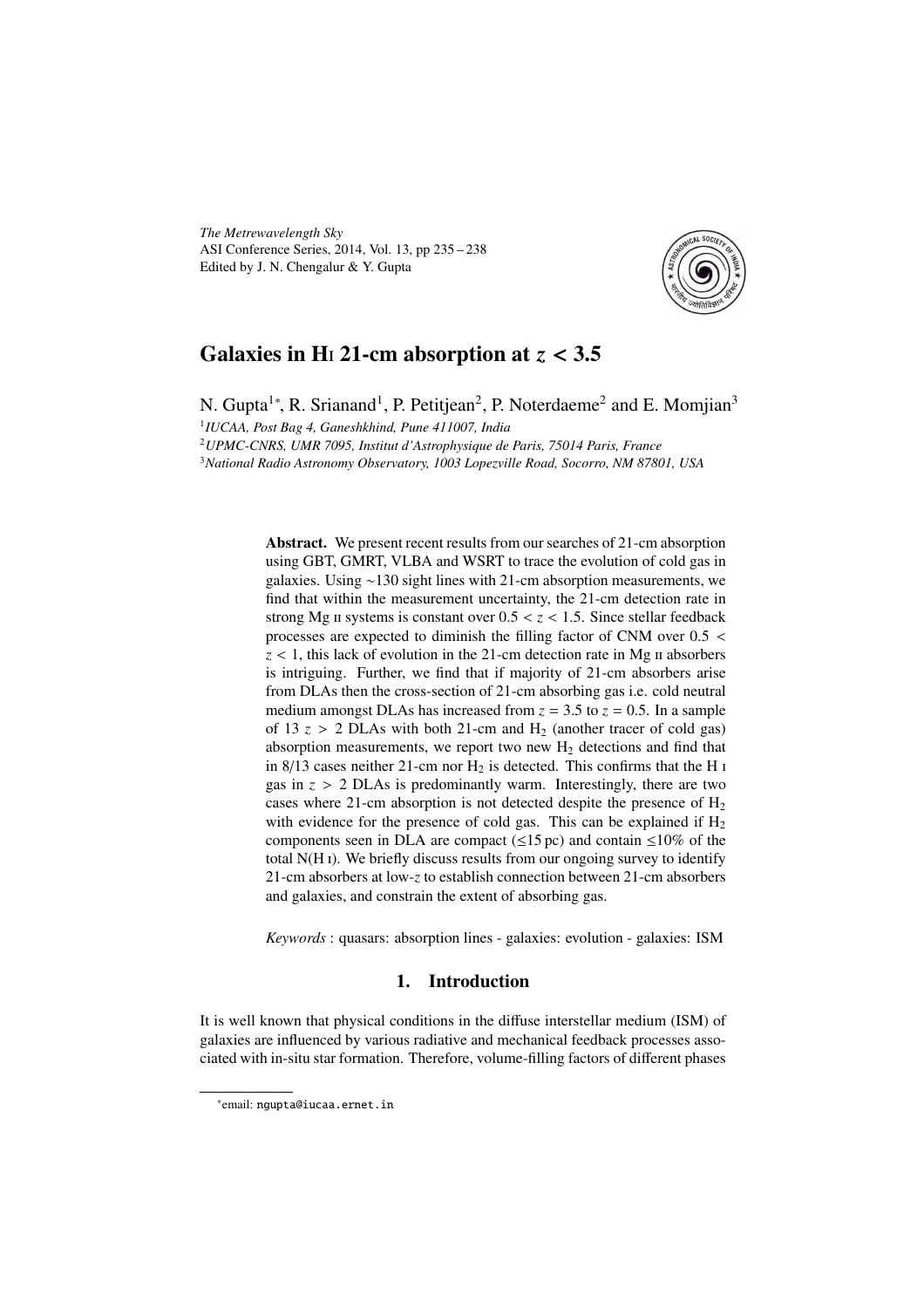

**Figure 1. Left:** Number of 21-cm absorbers per unit redshift range,  $n_{21}$  (*z*), for integrated 21-cm optical depth sensitivity of  $0.3 \text{ km s}^{-1}$ . The measurements at  $z < 2$  (circles) are based on strong Mg  $\pi$  absorbers whereas at  $z > 2$  (square/cross) on DLAs. Open circle(s) and square are for no correction for partial coverage of background radio source by absorbing gas. Filled circle(s) and cross correspond to  $n_{21}$  after the optical depths have been corrected for partial coverage using milliarcsecond scale radio maps (see Gupta et al. 2012 for details). The curve for non-evolving population of 21-cm absorbers normalized at  $n_{21}(z = 1.3)$  is also plotted. Lines and dashed areas show the number of absorbers per unit redshift for DLAs (dotted line) and strong Mg II absorbers (dashed line). Triangles are the number per unit redshift of DLAs measured from the DLA sample based on SDSS Data Release 9. Right: VLBA 21-cm absorption observations of *z* = 0.079 absorber towards *z* = 0.993 QSO J163956.35+112758.7 (Srianand et al. 2013). The background radio source is resolved into three components (A, B and C) with a maximum projected separation of  $89 \text{ pc}$ . The integrated H  $\text{I}$  optical depth towards the northern and southern peaks (A and C respectively) in VLBA continuum map are higher than that measured in our GMRT spectrum and differ by a factor 2.

of gas in a galaxy are expected to depend on its star formation history. Of particular interest is the evolution of the volume-filling factor of cold neutral medium (CNM) phase that also serves as a gaseous reservoir for star formation in galaxies. Systematic searches of high-*z* intervening 21-cm absorbers in samples of Mg  $\text{II}$  systems and damped Lyα systems (DLAs) towards QSOs to measure CNM filling factor of galaxies have resulted in detections of 21-cm absorption towards ∼10-20% of Mg systems and DLAs. However, establishing a connection between the redshift evolution of 21 cm absorbers and global star formation rate (SFR) density is not straight forward due to (i) small number statistics of 21-cm absorbers; (ii) ambiguities regarding the origin of absorbing gas; and (iii) issues related to the small scale structure in absorbing gas and the extent of radio source. Here we present a summary of our recent results to constrain the evolution of cold gas in galaxies using 21-cm absorption and address issues related to partial coverage of absorbing gas.

### 2. 21-cm absorption detection rate and CNM filling factor

The availability of large samples of low resolution quasar spectra from the Sloan Digital Sky Survey (SDSS) has led to compilations of large homogeneous catalogues of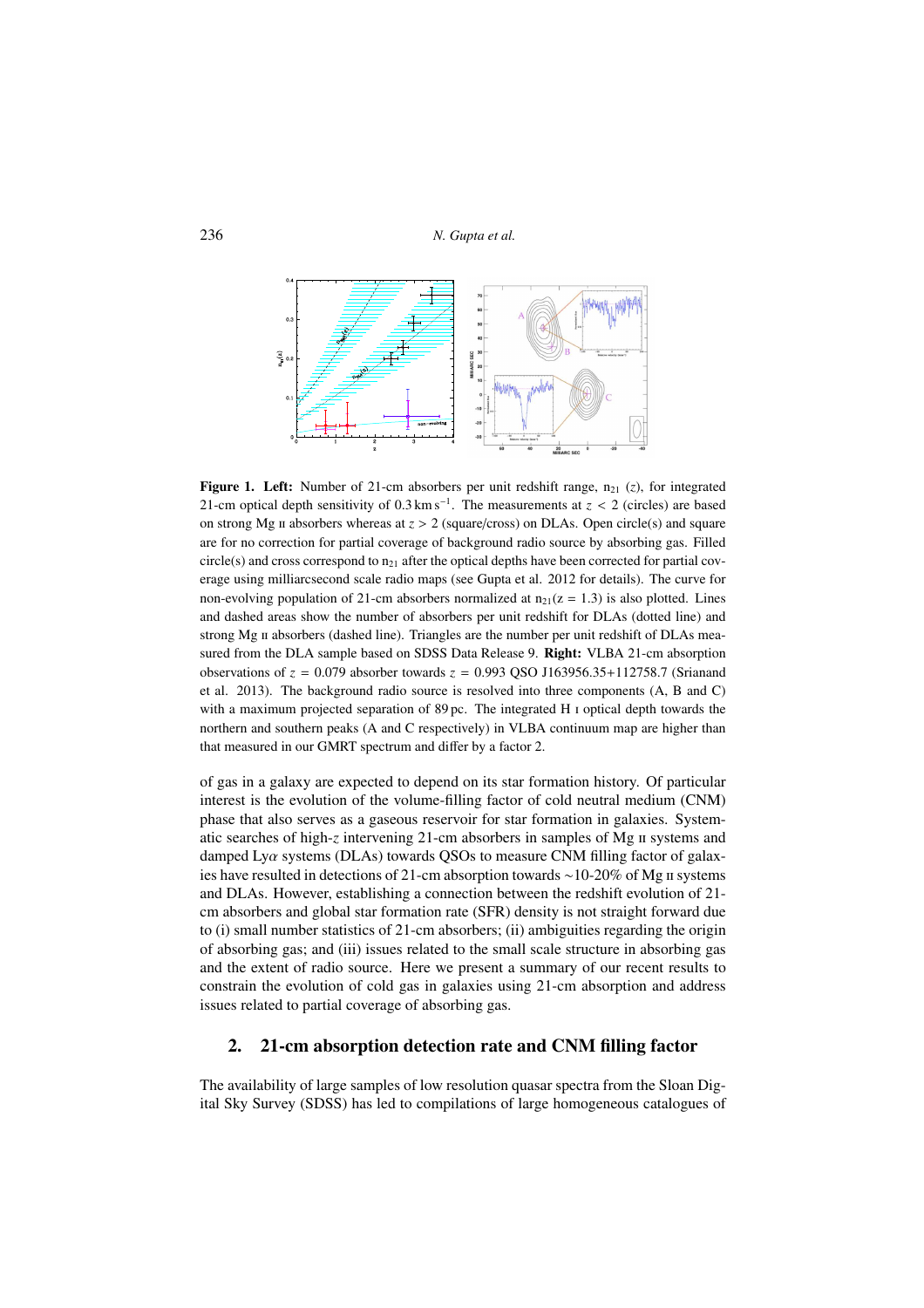Mg  $\pi$  absorbers at  $z < 2$  and DLAs at  $z > 2$ . We have been carrying out systematic searches of 21-cm absorption in samples of strong Mg  $\mu$  systems (rest equivalent width $>1\AA$ ) and DLAs towards radio sources brighter than 50 mJy at 1.4 GHz. These searches using the Green Bank Telescope (GBT), the Giant Metrewave Radio Telescope (GMRT) and the Westerbork Synthesis Radio Telescope (WSRT) have resulted in detection of 13 new 21-cm absorbers at 0.5 < *z* < 2 (Gupta et al. 2007, 2009, 2012) and one new absorber at  $z = 3.2$  (Srianand et al. 2010). We have also complemented these observations with milliarcsecond scale imaging at 20-cm using Very Long Baseline Array (VLBA) to correct for the partial coverage of absorbing gas. Based on 21-cm optical depth measurements of ∼75 sight lines from our survey and ∼55 sight lines from the literature, we have constrained number per unit redshift range of 21-cm absorbers  $(n_{21})$  at  $z < 3.5$  (Fig. 1). We find that within the measurement uncertainty, the 21-cm detection rate in strong Mg  $\mu$  systems is constant over 0.5<  $z$  <1.5, i.e., over ∼30% of the total age of universe. Since stellar feedback processes are expected to diminish the filling factor of CNM over  $0.5 < z < 1$ , this lack of evolution in the 21-cm detection rate in strong Mg II absorbers is intriguing.

Since the fraction of strong Mg  $\pi$  absorbers that are likely to be DLAs is known from HST surveys at  $z < 2$ , it is possible to determine 21-cm detection rate amongst DLAs at  $z < 2$ . We find that the 21-cm absorption detection rate in the DLAs at  $z > 2$  is lower by at most a factor 3 compared to the upper limits we obtained using the strong Mg  $\mu$  absorbers at 0.5  $\lt$   $z$   $\lt$  1.0. If the majority of 21-cm absorbers arise from DLAs then this would imply that the cross-section of the 21-cm absorbing gas i.e. CNM amongst DLAs has increased from  $z = 3.5$  to  $z = 0.5$  (Gupta et al. 2012).

#### 3. 21-cm absorption and  $H_2$

As the interpretation of 21-cm absorption measurements is often complicated by more than one unknown amongst spin temperature,  $N(H_1)$  and covering factor, it is useful to constrain physical conditions in absorbers with 21-cm absorption measurements using other tracers of cold gas such as  $H_2$ . In our sample of 28 DLAs at  $z > 2$ presented in Srianand et al. (2012), we find that there are 13 DLAs for which highresolution optical spectra covering the expected wavelength range of  $H_2$  absorption are available. We report the detection of  $H_2$  molecules in the  $z = 3.4$  21-cm absorber towards J0203+1134 (PKS 0201+113; Srianand et al. 2012), and *z* = 3.2 absorber towards J1337+3152 (Srianand et al. 2010). In eight cases, neither  $H_2$  (with molecular fraction f(H<sub>2</sub>)≤10<sup>-6</sup>) nor 21-cm absorption is detected. The lack of 21-cm and H<sub>2</sub> absorption in these systems can be explained if most of the H in these DLAs originates from low-density high-temperature gas. In one case we have a DLA with 21-cm absorption not showing  $H_2$  absorption. In the remaining two cases 21-cm absorption is not detected despite the presence of  $H_2$  with evidence for the presence of cold gas. All this combined with the constraints on density of gas from  $[C \Pi]^*$  implies that the  $H_2$  components seen in DLAs are compact (with sizes of  $\leq$ 15 pc) and contain only a small fraction (i.e. typically  $\langle 10 \text{ per cent} \rangle$  of the total N(H I) measured in the DLAs (Srianand et al. 2012).